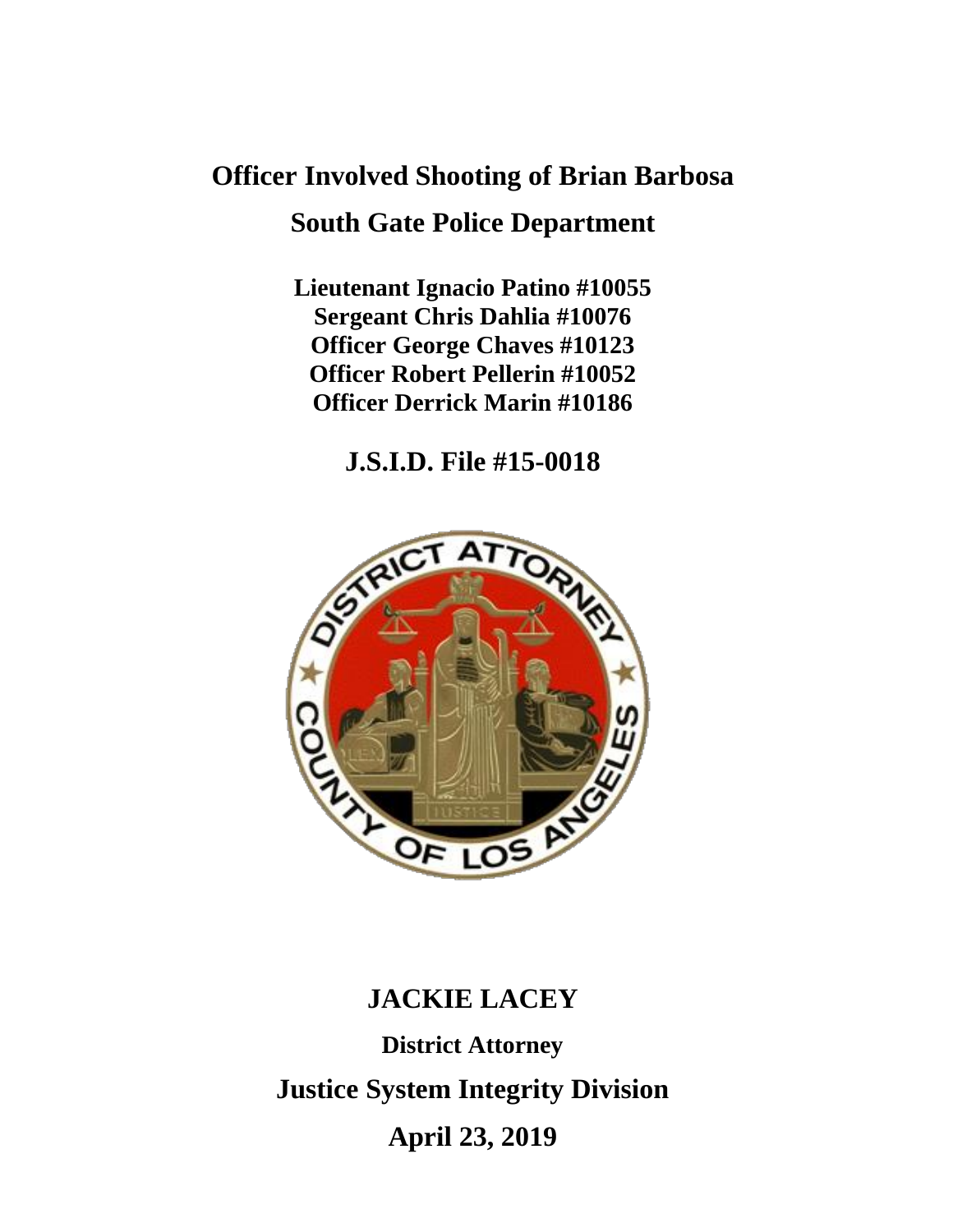#### **MEMORANDUM**

| TO:             | <b>CHIEF RANDY DAVIS</b><br><b>South Gate Police Department</b><br>8620 California Avenue<br>South Gate, California 90280                        |
|-----------------|--------------------------------------------------------------------------------------------------------------------------------------------------|
|                 | <b>CAPTAIN KENT WEGENER</b><br>Los Angeles County Sheriff's Department<br>Homicide Bureau<br>1 Cupania Circle<br>Monterey Park, California 91755 |
| FROM:           | <b>JUSTICE SYSTEM INTEGRITY DIVISION</b><br>Los Angeles County District Attorney's Office                                                        |
| <b>SUBJECT:</b> | <b>Officer Involved Shooting of Brian Barbosa</b><br>J.S.I.D. File #15-0018<br>L.A.S.D. File #015-00002-3199-013                                 |
| DATE:           | April 23, 2019                                                                                                                                   |

The Justice System Integrity Division of the Los Angeles County District Attorney's Office has completed its review of the January 11, 2015, fatal shooting of Brian Barbosa by South Gate Police Department Officers George Chaves, Robert Pellerin, Derrick Marin, Sergeant Chris Dahlia and Lieutenant Ignacio Patino. We have concluded these members of SGPD acted lawfully in selfdefense and in defense of others and in an effort to stop a fleeing felon.

The District Attorney's Command Center was notified of the shooting at approximately 6:22 a.m., on January 11, 2015. The District Attorney Response Team responded to the location. They were given a briefing regarding the circumstances surrounding the shooting and a walk-through of the scene.

The following analysis is based on investigative reports, audio recordings of interviews, firearm analysis reports, the autopsy report, crime scene diagrams and sketches, photographs, video evidence, and witness statements submitted to this office by LASD Detectives Eddie Brown and Toni Martinez. The voluntary statements of all involved officers were considered as part of this analysis.

#### **FACTUAL ANALYSIS**

On Sunday, January 11, 2015, at approximately 3:45 a.m., a suspect later identified as Brian Barbosa attempted to carjack Lonnie U. in the parking lot of a Jack in the Box on Atlantic Avenue and Firestone Boulevard in the City of South Gate. Barbosa initially asked Lonnie for a ride, but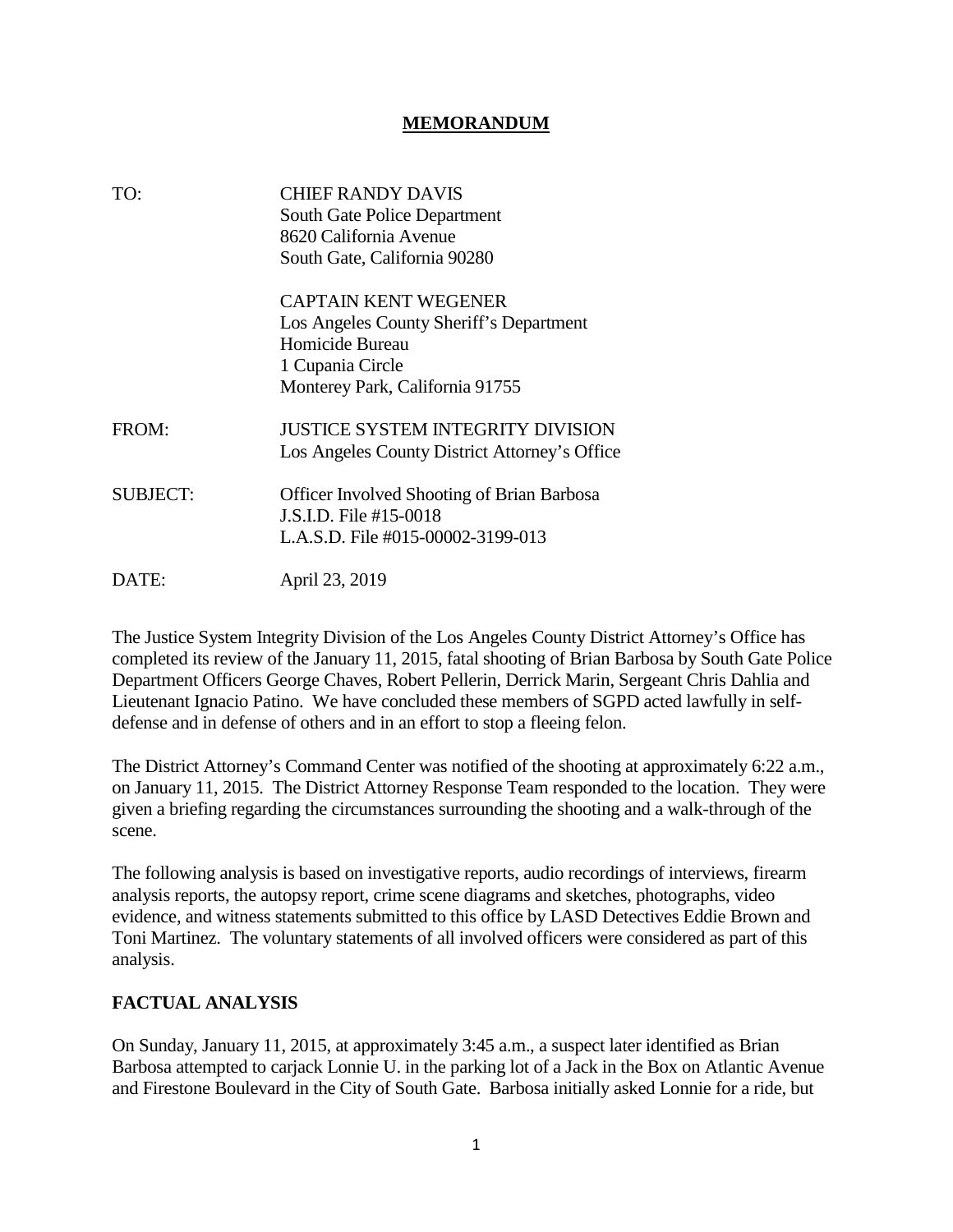when Lonnie refused, Barbosa pointed a revolver at the left side of his head and said, "Get the fuck out of the car or I'll blow your fucking head off." Lonnie advised Barbosa that the car would not start and Barbosa fled the location.

South Gate officers responded to the scene. They located an individual matching Barbosa's description and transported Lonnie for a field show-up in their patrol vehicle. Lonnie advised officers the individual was not the person who had attempted to carjack him earlier. As officers were transporting Lonnie back to his vehicle, Barbosa ran by the patrol car. Lonnie advised officers Barbosa was the person who had attempted to steal his car.

Officers attempted to contact Barbosa, but he fled.<sup>1</sup> A foot pursuit began travelling northbound on Annetta Avenue heading towards Firestone Boulevard. Barbosa approached a taxi in the middle of the street. Barbosa attempted to enter the vehicle, but was unsuccessful. Barbosa then ran into the rear yard of a home on Annetta Avenue. Officer Robert Pellerin advised other officers in the area via radio of Barbosa's location.

As officers set up a containment area, Barbosa was then spotted by Pellerin exiting another yard on Kauffman Avenue.<sup>2</sup> Pellerin watched as Barbosa seemed to notice the police presence on the street and run back between the houses, out of view. Pellerin saw that Barbosa had a chrome revolver in his right hand. Pellerin ordered Barbosa to stop, but Barbosa did not comply. Officer Derrick Marin, who was assisting with the containment, heard Pellerin commanding Barbosa to stop and responded to his location to provide back-up. Pellerin told Marin that Barbosa had a gun. Sergeant Chris Dahlia and Lieutenant Ignacio Patino were also in the area searching for the suspect, and were approximately 40 yards from Barbosa when they heard officers ordering Barbosa to stop and show his hands.

Pellerin and Marin heard a woman yelling for help from one of the houses on Kauffman Avenue and ran southbound to her location.<sup>3</sup> Pellerin saw Barbosa run to the front yard of that location with the gun in his right hand. Pellerin was approximately 20-25 yards behind Barbosa. Pellerin heard other officers yelling commands for Barbosa to stop and raise his hands. Marin, having seen Barbosa reaching into his pocket with his right hand, was one of the officers ordering him to show his hands. Barbosa did not comply. Officer Chaves, who had been assisting in the containment, observed Barbosa running in his direction, while fumbling with the waistband of his pants. Marin observed that Barbosa removed a chrome handgun from his front pocket as he was running, holding it in his right hand. Dahlia also observed Barbosa running with his hands near his waistband as if he was holding something, and then observed a shiny object in his right hand. Chaves ordered Barbosa to stop and the two made eye contact. Chaves then observed a silver weapon in Barbosa's right hand. Barbosa continued running toward Chaves, pointing the gun at him. Chaves fired at Barbosa in fear for his life, but Barbosa continued running.<sup>4</sup> Pellerin observed Barbosa raising the gun

 $<sup>1</sup>$  The officers were wearing full police uniforms at the time.</sup>

<sup>&</sup>lt;sup>2</sup> Pellerin had heard the earlier broadcast regarding an armed carjack attempt and responded to the location to assist. Pellerin was in the process of manning a portion of the containment area when he observed Barbosa exit from between two houses on Kauffman Avenue.

<sup>&</sup>lt;sup>3</sup> Marin told investigators he believed she was yelling, "Get out of here! Get out of here!"

<sup>&</sup>lt;sup>4</sup> When interviewed, Chaves advised investigators he believed he had fired more than three rounds in his first volley and two to three rounds in a second volley. Investigators later determined Chaves fired a total of 11 rounds from his service weapon.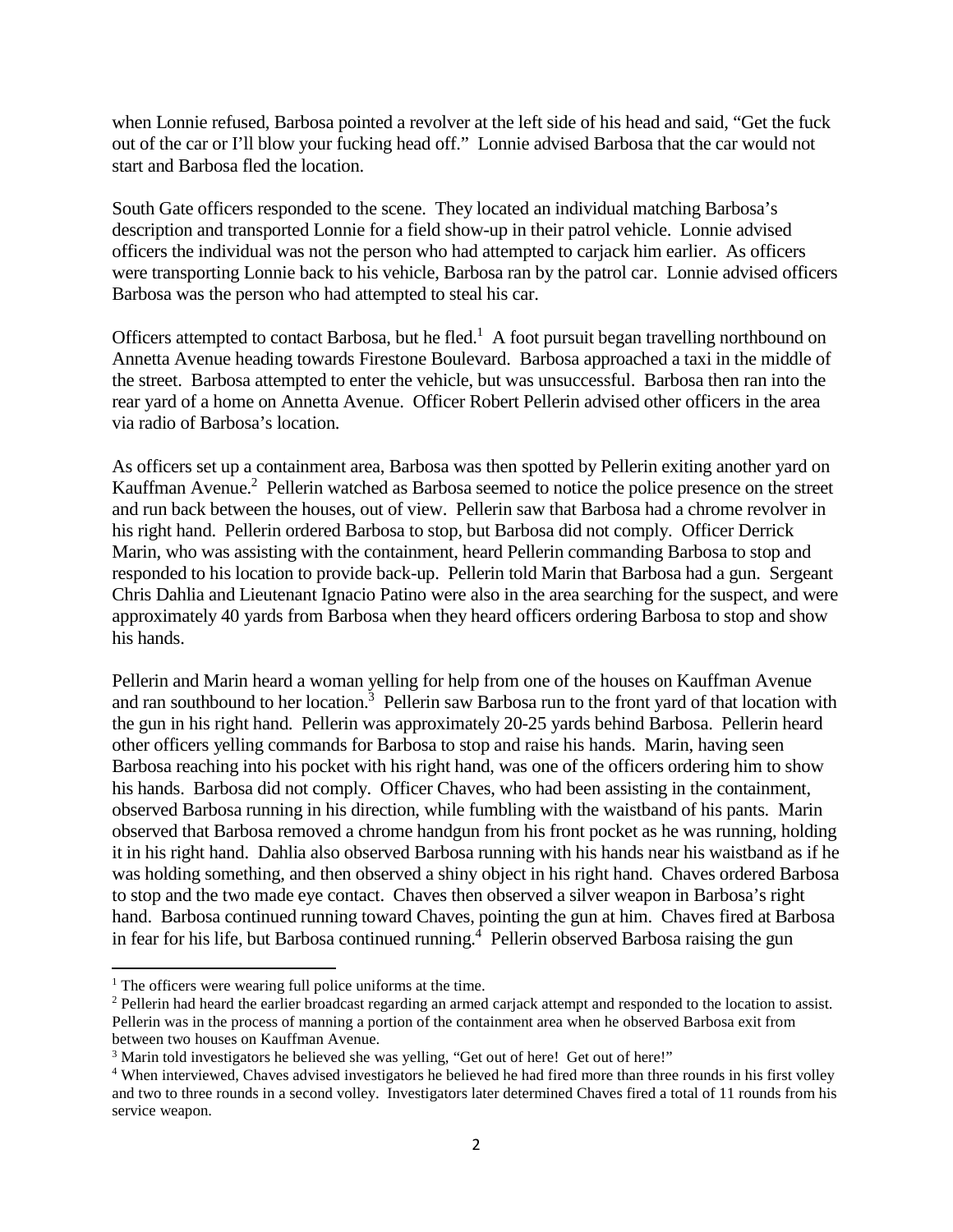toward Chaves, and heard a single gunshot coming from near Barbosa's location. Simultaneously, Marin saw Barbosa pointing the weapon at Chaves, and heard gunfire. Marin believed Barbosa may have fired at Chaves, and fired three to four rounds from his service weapon as Barbosa continued to run. Patino initially could not see Barbosa's hands as he was running, and believed they were in his waistband area. As Barbosa continued running, Patino observed Barbosa turning around looking over his right shoulder. As he did so, Patino could see a shiny object he believed was a firearm. The object was pointed at Patino and other officers. Patino, fearing for his life and the lives of other officers, fired five to six rounds from his service weapon. The rounds did not appear to affect Barbosa, who continued running with the object in his hand. As Barbosa continued running, Patino fired another one or two rounds.<sup>5</sup>

At the same time, Pellerin had moved east to be better able to observe Barbosa. Pellerin saw Barbosa pointing the gun to the south where officers were positioned. Fearing other officers were going to be shot, Pellerin fired six rounds from his service weapon from a position behind Barbosa.

As Pellerin was firing his weapon, he could hear other officers firing as well. Pellerin saw Barbosa fall to the ground and heard officers continuing to give orders as Barbosa was still moving. Marin also heard commands being given to Barbosa to put his arms out and show his hands. Marin Pellerin then saw Barbosa attempting to push himself up from the ground. Believing Barbosa was going to shoot at officers within range, Pellerin fired an additional seven rounds from his service weapon and Marin fired one round from his.<sup>6</sup> Dahlia, having also observed Barbosa ignoring commands and pushing up, fired four to six rounds from his service revolver in fear that Barbosa was "going to run, fight or shoot it out with the officers."<sup>7</sup> Barbosa stopped pushing up, but the firearm was still underneath his body.

A K-9 unit was requested. Once they arrived, the K-9 was able to turn Barbosa over so the weapon could be retrieved and Barbosa could be searched.

A short time later, paramedics arrived to treat Barbosa. Barbosa was pronounced deceased at the location.

<sup>&</sup>lt;sup>5</sup> Investigators determined Patinovbg fired a total of six rounds from his service weapon.

<sup>&</sup>lt;sup>6</sup> Investigators determined that Marin fired a total of five rounds from his service weapon.

<sup>&</sup>lt;sup>7</sup> Investigators determined that Dahlia fired a total of five rounds from his service weapon.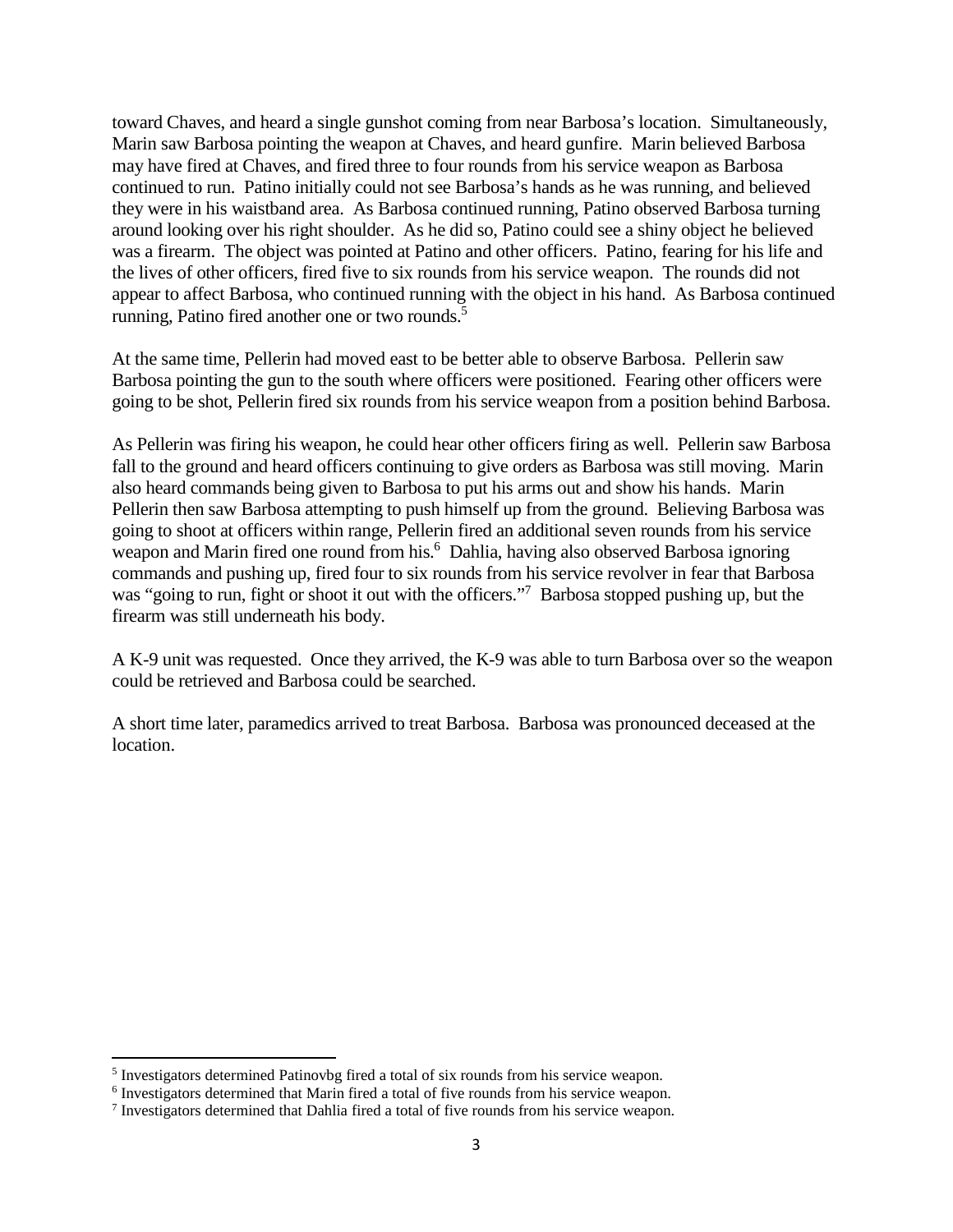A screwdriver and a chrome .38 six-shot revolver were recovered from the ground, to the east of Barbosa's body.<sup>8</sup> The revolver contained three live rounds, and investigators noted that each of the bullets had multiple strike marks on the primer from the firing pin of the gun.<sup>9</sup>



Firearm recovered near Barbosa's body

A canvass of the area revealed multiple residents who heard the shooting, but only one witness who observed any shots being fired. Gabriela H., exited her residence and observed Barbosa lying on a couch on her driveway.<sup>10</sup> She began screaming for him to "Get out!" Gabriela did not see the entire incident, but did see one officer fire his weapon after hearing the initial shots.

An autopsy was conducted by Los Angeles Department of Medical Examiner-Coroner Deputy Medical Examiner Doctor Ajay Panchal on January 13, 2015. Dr. Panchal noted a total of 16 gunshot wounds, at least 10 of which were fatal. He ascribed cause of death to multiple gunshot wounds. Toxicology testing done at the time of the autopsy revealed that Barbosa had marijuana, methamphetamine, MDMA, and amphetamines in his system at the time of his death.

<sup>8</sup>

<sup>&</sup>lt;sup>9</sup> Strike marks on the primer of a bullet from the firing pin of a firearm generally indicate that an unsuccessful attempt was made to fire the weapon.

<sup>&</sup>lt;sup>10</sup> Gabrielle did not see a gun in Barbosa's hand.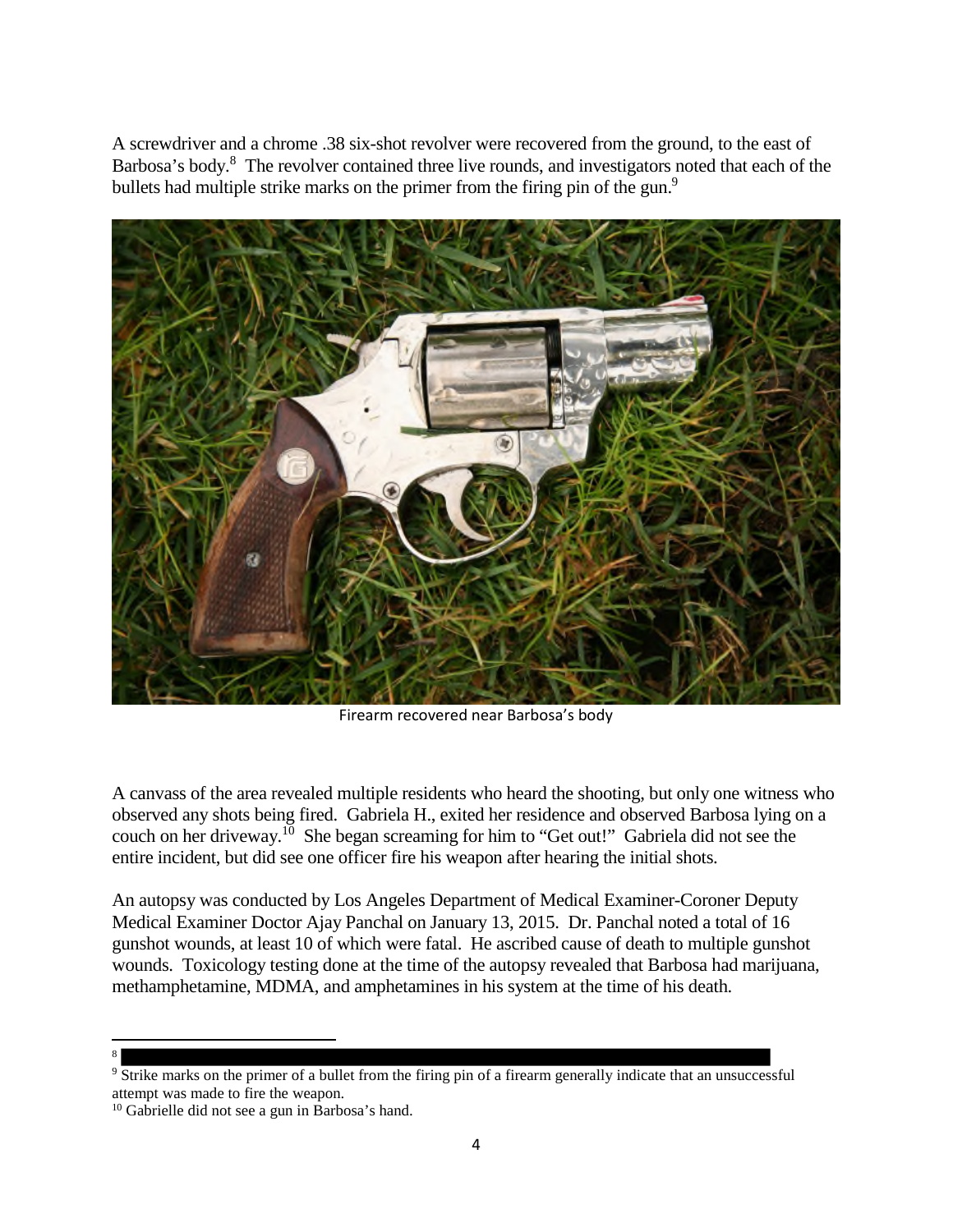## **LEGAL ANALYSIS**

California law permits the use of deadly force in self-defense or in the defense of others if the person claiming the right of self-defense or the defense of others actually and reasonably believed that he or others were in imminent danger of great bodily injury or death. Penal Code § 197; *People v. Randle* (2005) 35 Cal.4th 987, 994 (overruled on another ground in *People v. Chun* (2009) 45 Cal.4th 1172, 1201); *People v. Humphrey* (1996) 13 Cal.4th 1073, 1082; *see also,* CALCRIM No. 505.

In protecting himself or another, a person may use all the force which he believes reasonably necessary and which would appear to a reasonable person, in the same or similar circumstances, to be necessary to prevent the injury which appears to be imminent. CALCRIM No. 3470. If the person's beliefs were reasonable, the danger does not need to have actually existed. *Id.*

A police officer may use reasonable force to effect an arrest, prevent escape, or overcome resistance of a person the officer believes has committed a crime. Penal Code section 835a. An officer "may use all the force that appears to him to be necessary to overcome all resistance, even to the taking of life; [an officer is justified in taking a life if] the resistance [is] such as appears to the officer likely to inflict great bodily injury upon himself or those acting with him." *People v. Mehserle* (2012) 206 Cal.App.4th 1125, 1146. A killing of a suspect by a law enforcement officer is lawful if it was: (1) committed while performing a legal duty; (2) the killing was necessary to accomplish that duty; and (3) the officer had probable cause to believe that (a) the decedent posed a threat of serious physical harm to the officer or others, or (b) that the decedent had committed a forcible and atrocious crime. CALCRIM No. 507, Penal Code section 196. A forcible and atrocious crime is one which threatens death or serious bodily harm. *Kortum v. Alkire* (1977) 69 Cal.App.3d 325, 333.

An officer has "probable cause" in this context when he knows facts which would "persuade someone of reasonable caution that the other person is going to cause serious physical harm to another." CALCRIM No. 507. When acting under Penal Code section 196, the officer may use only so much force as a reasonable person would find necessary under the circumstances. *People v. Mehserle* (2012) 206 Cal.App.4th 1125, 1147. And he may only resort to deadly force when the resistance of the person being taken into custody "appears to the officer likely to inflict great bodily injury on himself or those acting with him." *Id.* at 1146; quoting *People v. Bond* (1910) 13 Cal.App. 175, 189-190. The prosecution has the burden of proving beyond a reasonable doubt that a killing was not justified. CALCRIM Nos. 505, 507.

"Where the peril is swift and imminent and the necessity for action immediate, the law does not weigh in too nice scales the conduct of the assailed and say he shall not be justified in killing because he might have resorted to other means to secure his safety." *People v. Collins* (1961) 189 Cal.App.2d 575, 589. "The 'reasonableness' of a particular use of force must be judged from the perspective of a reasonable officer on the scene, rather than the 20/20 vision of hindsight…. The calculus of reasonableness must embody allowance for the fact that police officers are often forced to make split-second judgments – in circumstances that are tense, uncertain, and rapidly evolving –